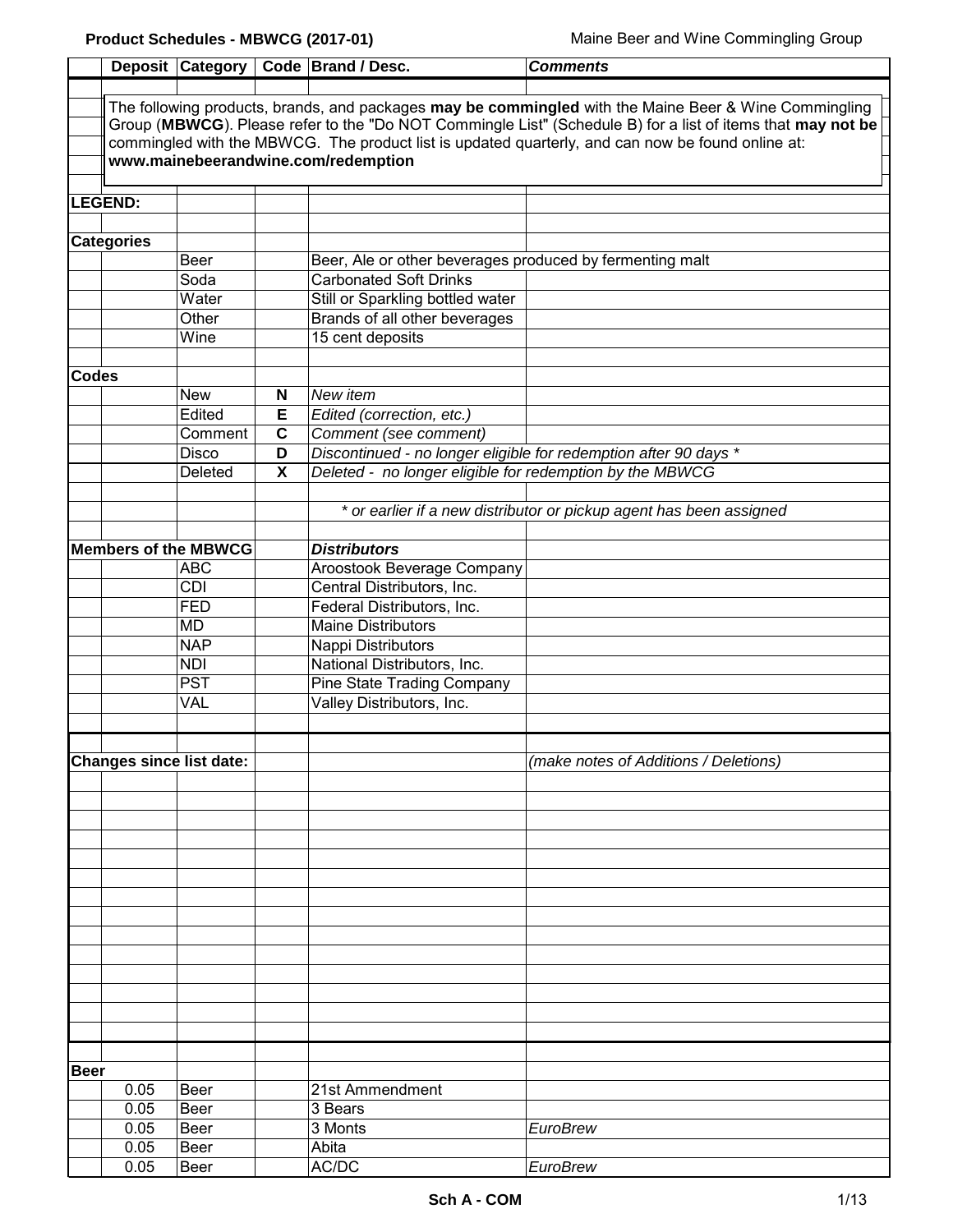|                     | Deposit Category | Code   Brand / Desc.               | <b>Comments</b>                               |  |
|---------------------|------------------|------------------------------------|-----------------------------------------------|--|
| 0.05                | Beer             | Allagash                           |                                               |  |
| 0.05                | <b>Beer</b>      | American Vintage Beverages         | <b>TGI Fridays</b>                            |  |
| 0.05                | Beer             | Amstel                             | including Amstel Light                        |  |
| 0.05                | Beer             | Anchor                             |                                               |  |
| 0.05                | Beer             | Angry Orchard                      | by Boston Beer                                |  |
| 0.05                | Beer             | Andrew's                           |                                               |  |
| 0.05                | Beer             | <b>Arnold Palmer Hard</b>          | by Arizona (other items NOT commingle)        |  |
| 0.05                | Beer             | Asahi                              |                                               |  |
| 0.05                | Beer             | <b>Atlantic Brewing Company</b>    | Bar Harbor Blueberry Ale, Real Ale, ect.      |  |
| 0.05                | Beer             | Augustijn                          | <b>Global Beer Network</b>                    |  |
| 0.05                | Beer             | Avril                              | Vanberg & Dewulf                              |  |
| 0.05                | Beer             | Ayinger                            |                                               |  |
| 0.05                | Beer             | <b>Bacardi Silver</b>              |                                               |  |
| 0.05                | Beer             | Bah Humbug! Christmas Ale          | EuroBrew                                      |  |
| 0.05                | Beer             | <b>Ballantine</b>                  |                                               |  |
| 0.05                | Beer             | <b>Barbary Coast Cal Common</b>    | Beers of America (variety pack)               |  |
| 0.05                | Beer             | Bard's                             | <b>Bard's Gold</b>                            |  |
| 0.05                | Beer             | <b>Bar Harbor Brewing Company</b>  | Thunder Hole, True Blueberry, ect.            |  |
| 0.05                | <b>Beer</b>      | Baron's                            |                                               |  |
| 0.05                | <b>Beer</b>      | Bartles & James                    |                                               |  |
| 0.05                | <b>Beer</b>      | <b>Bass Ale</b>                    |                                               |  |
| 0.05                | <b>Beer</b>      | Batch 19                           |                                               |  |
| 0.05                | Beer             | <b>Bavik</b>                       | <b>Global Beer Network</b>                    |  |
| 0.05                | Beer             | <b>Baxter</b>                      |                                               |  |
| 0.05<br><b>Beer</b> |                  | Beach Bum Blonde Ale               | AB                                            |  |
| 0.05                | Beer             | Beara Irish                        |                                               |  |
| 0.05                | Beer             | Beck's                             | including Beck's Dark and Beck's NA           |  |
| 0.05                | Beer             | <b>Belfast Bay Brewing</b>         | Lobster Ale, McGovern's Oatmeal Stout         |  |
| 0.05                | Beer             | Belhaven                           |                                               |  |
| 0.05                | Beer             | <b>Berkshire Brewing</b>           |                                               |  |
| 0.05                | Beer             | <b>Berkshire Springs Stock Ale</b> | Beers of America (variety pack)               |  |
| 0.05                | Beer             | <b>Best Damn</b>                   | Rootbeer, etc.                                |  |
| 0.05                | Beer             | <b>Biere De Miel</b>               | Vanberg & Dewulf                              |  |
| 0.05                | Beer             | <b>Birra Contessa</b>              | Vanberg & Dewulf                              |  |
| 0.05                | Beer             | <b>Black Dog Big Bite</b>          |                                               |  |
| 0.05                | Beer             | <b>Black Sheep Ale</b>             | EuroBrew                                      |  |
| 0.05                | Beer             | <b>Blanche de Namur</b>            | EuroBrew                                      |  |
| 0.05                | Beer             | <b>Blue Moon</b>                   |                                               |  |
| 0.05                | Beer             | <b>Bluepoint</b>                   |                                               |  |
| 0.05                | Beer             | <b>Boddingtons</b>                 |                                               |  |
| 0.05                | Beer             | Bohemia                            |                                               |  |
| 0.05                | Beer             | Bons Voeux, Avec Les               | Vanberg & Dewulf                              |  |
| 0.05                | Beer             | Boon                               | Oude Geuze, Framboise, Kriek                  |  |
| 0.05                | Beer             | <b>Bornem Double/Triple</b>        | <b>Global Beer Network</b>                    |  |
| 0.05                | Beer             | Boucanier, Bierre du               | <b>Global Beer Network</b>                    |  |
| 0.05                | Beer             | Brasserie du Bocq                  | Merchant du Vin                               |  |
| 0.05                | Beer             | <b>Brash</b>                       |                                               |  |
| 0.05                | Beer             | <b>Brew Dog</b>                    | product of Scotland                           |  |
| 0.05                | Beer             | <b>Brewmasters Reserve</b>         | AВ                                            |  |
| 0.05                | Beer             | <b>Brooklyn Beer</b>               |                                               |  |
| 0.05                | Beer             | <b>Brugel</b>                      | <b>Global Beer Network</b>                    |  |
| 0.05                | Beer             | <b>Brugse Zot</b>                  | <b>Global Beer Network</b>                    |  |
| 0.05                | Beer             | <b>Buckler Non Alcoholic</b>       |                                               |  |
| 0.05                | Beer             | <b>Buck Range</b>                  |                                               |  |
| 0.05                | Beer             | <b>Bud Ice</b>                     | including Bud Ice Light                       |  |
| 0.05                | Beer             | <b>Bud Light</b>                   | including Chelada, Line, etc.                 |  |
| 0.05                | Beer             | <b>Budweiser</b>                   | including Select, American Ale, Chelada, etc. |  |
|                     |                  |                                    |                                               |  |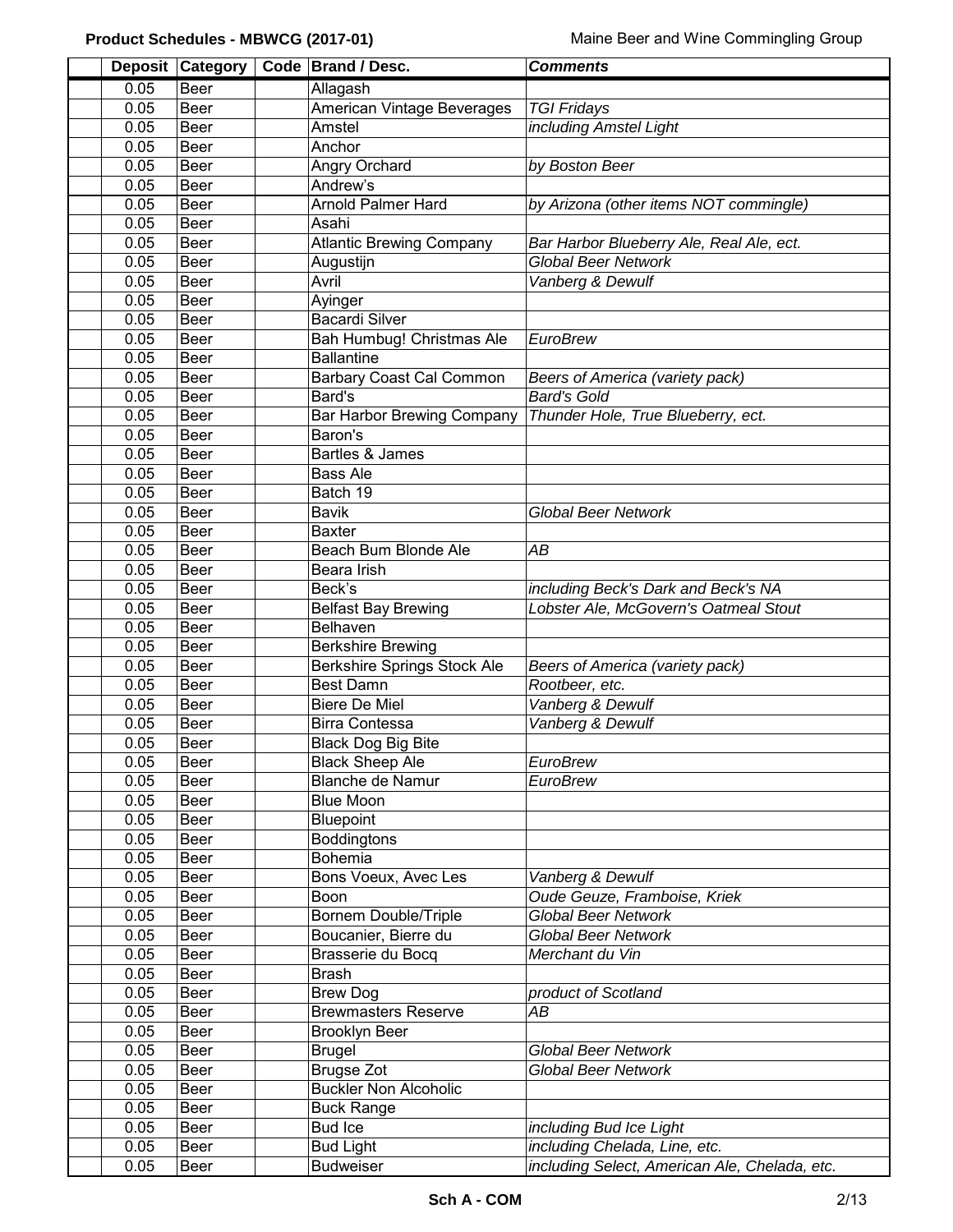|      | Deposit Category | Code   Brand / Desc.     | <b>Comments</b>                                  |
|------|------------------|--------------------------|--------------------------------------------------|
| 0.05 | Beer             | <b>Bull Ice</b>          | <b>Schlitz</b>                                   |
| 0.05 | Beer             | <b>Busch</b>             | including Bush Light, Ice, and Non-Alc           |
| 0.05 | Beer             | <b>Butte Creek</b>       |                                                  |
| 0.05 | Beer             | Captain Morgan Spiked    |                                                  |
| 0.05 | <b>Beer</b>      | Carlsberg                |                                                  |
| 0.05 | Beer             | Carrabassett             |                                                  |
| 0.05 | Beer             | Carta Blanca             |                                                  |
| 0.05 | Beer             | Casco Bay                |                                                  |
| 0.05 | <b>Beer</b>      | Castelain                | Vanberg & Dewulf                                 |
| 0.05 | Beer             | Cayman Jack Margarita    |                                                  |
| 0.05 | <b>Beer</b>      | Celebrator               |                                                  |
| 0.05 | Beer             | Celis                    |                                                  |
| 0.05 | Beer             | Chang                    | <b>Thailand</b>                                  |
| 0.05 | Beer             | Cherish                  | <b>Global Beer Network</b>                       |
| 0.05 | Beer             | Chimay                   |                                                  |
| 0.05 | Beer             | <b>Cisco Brewers</b>     | Whale's Tale, Sankaty Light, etc.                |
| 0.05 | Beer             | Citizen Cider            |                                                  |
| 0.05 | Beer             | Clausthaler              |                                                  |
| 0.05 | Beer             | <b>Clos Normand Brut</b> | EuroBrew, cider                                  |
| 0.05 | <b>Beer</b>      | Clown Shoes              |                                                  |
| 0.05 | <b>Beer</b>      | Colt 45                  |                                                  |
| 0.05 | Beer             | Coopers                  | Coopers Brewery, Australia                       |
| 0.05 | <b>Beer</b>      | Coors                    | Light, Banquet, Extra Gold, NA, Winterfest, etc. |
| 0.05 | <b>Beer</b>      | Copper Bell              |                                                  |
|      |                  | Corona                   |                                                  |
| 0.05 | Beer             |                          | including Extra, Light, Coronita                 |
| 0.05 | Beer             | <b>Crazy Stallion</b>    | Hornell Brewing Co.                              |
| 0.05 | Beer             | Crispin Cider            | <b>MillerCoors</b>                               |
| 0.05 | Beer             | Cuvee des Trolls         | Vanberg & Dewulf                                 |
| 0.05 | Beer             | Czechvar                 | AB                                               |
| 0.05 | Beer             | De Cam                   | Vanberg & Dewulf                                 |
| 0.05 | Beer             | De Gayant                |                                                  |
| 0.05 | Beer             | Dinkel Acker             |                                                  |
| 0.05 | Beer             | Dog Bite                 |                                                  |
| 0.05 | Beer             | Dogfish Head             |                                                  |
| 0.05 | Beer             | Dos Equis                |                                                  |
| 0.05 | Beer             | Double Enghien           | Global Beer Network                              |
| 0.05 | Beer             | Downeast Cider           |                                                  |
| 0.05 | Beer             | Duchy Originals          | EuroBrew                                         |
| 0.05 | <b>Beer</b>      | Dundee                   | formerly, J.W. Dundee                            |
| 0.05 | Beer             | <b>Dupont Beloeil</b>    | Vanberg & Dewulf                                 |
| 0.05 | Beer             | Duvel                    |                                                  |
| 0.05 | Beer             | El Jimadore              |                                                  |
| 0.05 | Beer             | Ename                    | <b>Global Beer Network</b>                       |
| 0.05 | Beer             | Estrella Damme           |                                                  |
| 0.05 | Beer             | <b>Fatty Bampkins</b>    | <b>Blacksmith Winery</b>                         |
| 0.05 | Beer             | Fiddler's Elbow          | EuroBrew                                         |
| 0.05 | Beer             | <b>Fisher Amber</b>      |                                                  |
| 0.05 | Beer             | <b>Fisherman's Brew</b>  |                                                  |
| 0.05 | Beer             | <b>Flying Dog</b>        |                                                  |
| 0.05 | Beer             | <b>Foolproof Brewing</b> |                                                  |
| 0.05 | Beer             | Foret                    | Vanberg & Dewulf                                 |
| 0.05 | Beer             | Foster's                 |                                                  |
| 0.05 | Beer             | Founder's Brewing        |                                                  |
| 0.05 | Beer             | Four in Hand             |                                                  |
| 0.05 | Beer             | Four Loko                |                                                  |
| 0.05 | Beer             | Fox Barrel               | <b>Blackberry Pear Cider</b>                     |
| 0.05 | Beer             | Franziskaner Hefewezien  |                                                  |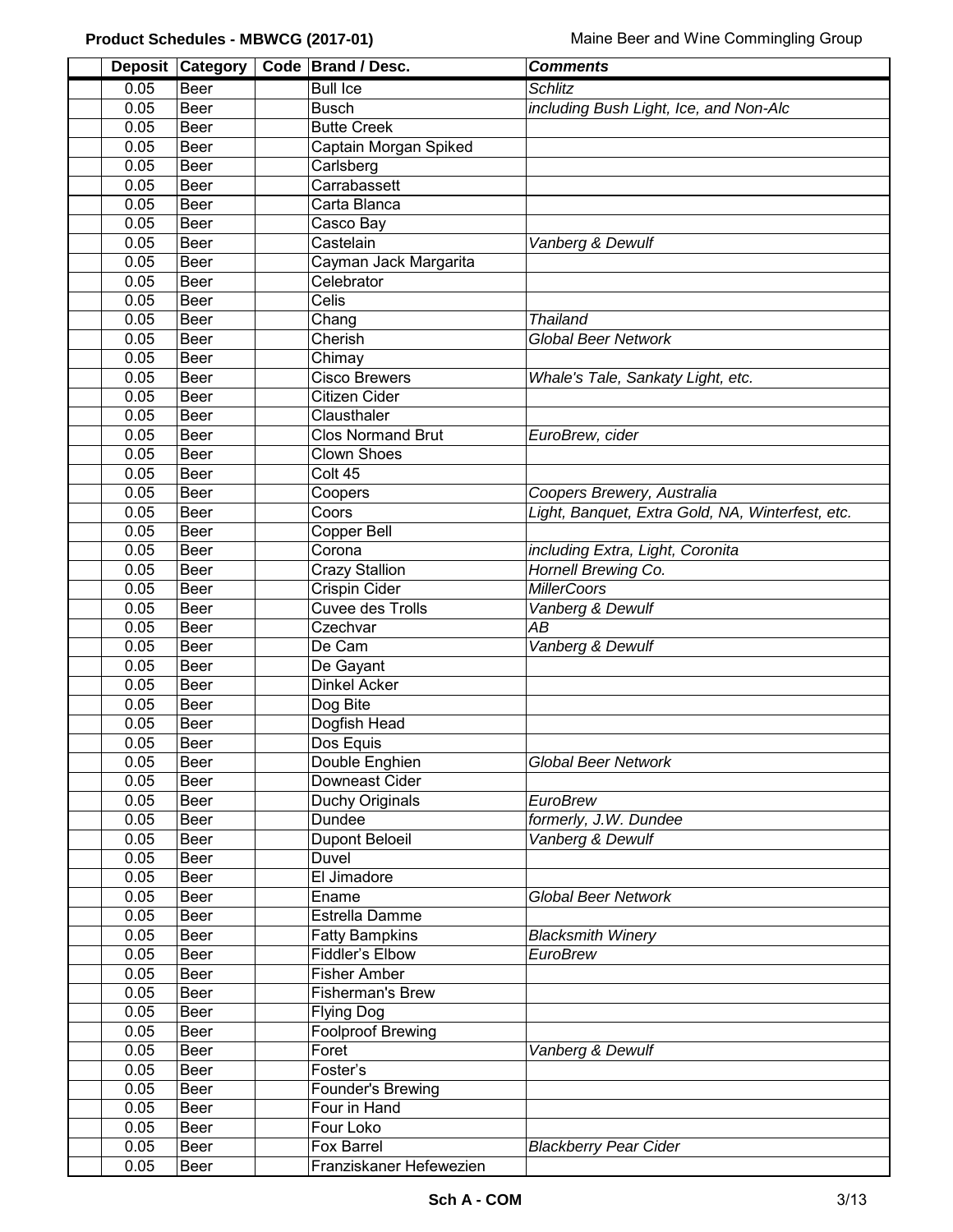| <b>Deposit</b> | <b>Category</b> | Code   Brand / Desc.     | <b>Comments</b>                         |
|----------------|-----------------|--------------------------|-----------------------------------------|
| 0.05           | Beer            | <b>Frosty Knuckle</b>    |                                         |
| 0.05           | <b>Beer</b>     | <b>Funky Bow</b>         |                                         |
| 0.05           | Beer            | <b>Game Day</b>          |                                         |
| 0.05           | Beer            | Gavroche                 | EuroBrew, French Red Ale                |
| 0.05           | Beer            | Geaghan's Brewery        |                                         |
| 0.05           | Beer            | Geary's                  |                                         |
| 0.05           | Beer            | Genesee                  | including Genny Light, Ice, etc.        |
| 0.05           | Beer            | Glutenburg               |                                         |
| 0.05           | Beer            | Goose Island             |                                         |
| 0.05           | Beer            | Gouden Haven             |                                         |
| 0.05           | Beer            | Green Jack Baltic Trader | Total Beverage Solution (formerly, V&D) |
| 0.05           | Beer            | Green's                  | Quest, Discovery, Endeavour             |
| 0.05           | Beer            | Grimbergen               | <b>Blonde, Double</b>                   |
| 0.05           | <b>Beer</b>     | Gritty's                 |                                         |
| 0.05           | <b>Beer</b>     | Grolsch                  |                                         |
| 0.05           | <b>Beer</b>     | Guinness                 |                                         |
| 0.05           | <b>Beer</b>     | <b>Gulden Draak</b>      | <b>Global Beer Network</b>              |
| 0.05           | Beer            | Hamm's Beer              |                                         |
| 0.05           | Beer            | Harbin                   |                                         |
| 0.05           | Beer            | Hardcore Cider           |                                         |
| 0.05           | <b>Beer</b>     | Harp                     |                                         |
| 0.05           | Beer            | Harpoon                  |                                         |
| 0.05           | Beer            | <b>Heavy Seas</b>        |                                         |
| 0.05           | Beer            | Heineken                 | including Heineken Light & Dark         |
| 0.05           | Beer            | Henniker                 |                                         |
| 0.05           | Beer            | Henry's Hard Soda        |                                         |
| 0.05           | Beer            | Hen's Tooth              |                                         |
| 0.05           | Beer            | Hobgoblin                | EuroBrew                                |
| 0.05           | <b>Beer</b>     | Hoegaarden               |                                         |
| 0.05           | Beer            | Hole in the Rock         | Beers of America (variety pack)         |
| 0.05           | Beer            | Hop Hound Ale            | formerly, Sun Dog (renamed)             |
| 0.05           | <b>Beer</b>     | <b>Hop Ruiter</b>        | Vanberg & Dewulf                        |
| 0.05           | Beer            | <b>Hoppy Otter</b>       | <b>Otter Brewery</b>                    |
| 0.05           | Beer            | Hornsby Draft Cider      |                                         |
| 0.05           | Beer            | Hurricane High Gravity   | AB                                      |
| 0.05           | Beer            | Imperial                 | <b>NAB</b>                              |
| 0.05           | Beer            | <b>Jack Daniels</b>      | malt beverage                           |
| 0.05           | Beer            | Jed's                    | Saranac                                 |
| 0.05           | Beer            | Jim Beam                 | malt beverage                           |
| 0.05           | Beer            | John Smith's             | Extra Smooth Ale                        |
| 0.05           | Beer            | Johnny Appleseed         |                                         |
| 0.05           | Beer            | Joose                    |                                         |
| 0.05           | Beer            | Joseph Spelt             | <b>Global Beer Network</b>              |
| 0.05           | Beer            | Kahlua                   |                                         |
| 0.05           | Beer            | Kaliber                  |                                         |
| 0.05           | Beer            | Kapittel                 | <b>Global Beer Network</b>              |
| 0.05           | Beer            | Kennebec River           | Kennebec Summer, Magic Hole IPA, etc.   |
| 0.05           | Beer            | Keystone                 | including Keystone Light                |
| 0.05           | Beer            | Killians                 |                                         |
| 0.05           | Beer            | King Cobra               |                                         |
| 0.05           | Beer            | King Goblin              | EuroBrew                                |
| 0.05           | Beer            | Kingfishers              | Indian                                  |
| 0.05           | Beer            | <b>Kinky Pink</b>        |                                         |
| 0.05           | Beer            | Kirin                    |                                         |
| 0.05           | Beer            | Kona                     | Fire Rock, Longboard                    |
| 0.05           | Beer            | <b>Krait Prestige</b>    | Champagne Lager                         |
| 0.05           | Beer            | Labatt                   |                                         |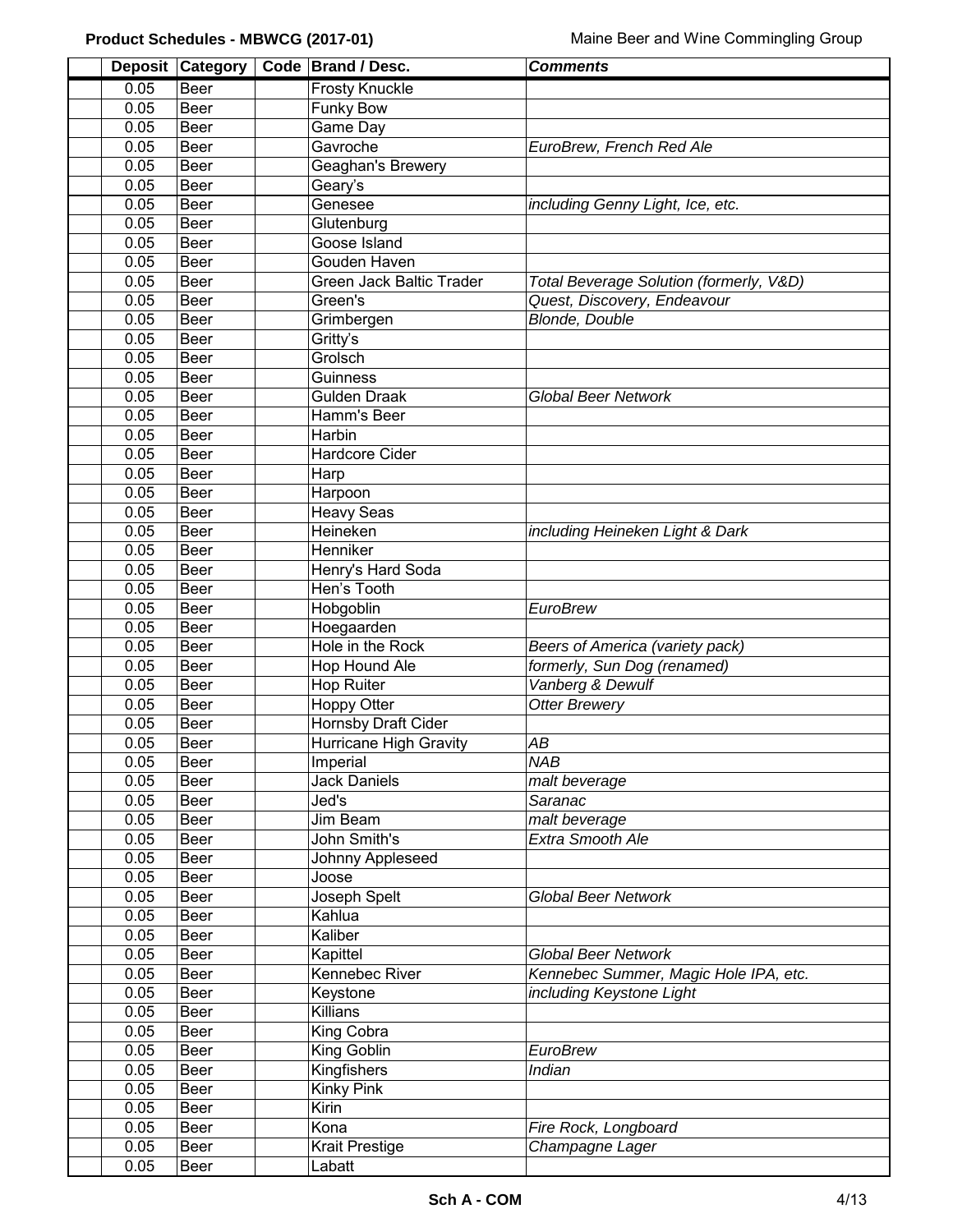|              | Deposit Category | Code Brand / Desc.                 | <b>Comments</b>                                     |
|--------------|------------------|------------------------------------|-----------------------------------------------------|
| 0.05         | Beer             | Lake Placid                        | <b>Matt Brewing</b>                                 |
| 0.05         | <b>Beer</b>      | Lambickx                           | Vanberg & Dewulf                                    |
| 0.05         | Beer             | Lambrucha                          | Vanberg & Dewulf                                    |
| 0.05         | <b>Beer</b>      | <b>Land Shark Lager</b>            |                                                     |
| 0.05         | Beer             | Lazy River                         |                                                     |
| 0.05         | Beer             | Leinenkugel's                      |                                                     |
| 0.05         | Beer             | Leffe                              | Blonde (available in sampler pack)                  |
| 0.05         | Beer             | Leute Bok                          | <b>Global Beer Network</b>                          |
| 0.05         | Beer             | Les Deux Brasseurs                 |                                                     |
| 0.05         | Beer             | Lindemans                          |                                                     |
| 0.05         | Beer             | Long Trail                         |                                                     |
| 0.05         | Beer             | Lost Orchard                       |                                                     |
| 0.05         | Beer             | Lowenbrau                          |                                                     |
| 0.05         | Beer             | MacTarnahan's                      | Spine Tingler                                       |
| 0.05         | Beer             | Magic Hat                          |                                                     |
| 0.05         | Beer             | <b>Magners Original</b>            |                                                     |
| 0.05         | <b>Beer</b>      | Magnum Malt                        |                                                     |
| 0.05         | <b>Beer</b>      | Manley Men                         | Atlantic Brewing Co (Salisbury Cove Assoc)          |
| 0.05         | <b>Beer</b>      | Margaritaville                     | Spiked Tea / Leamonade                              |
| 0.05         | Beer             | Marstons Pedigree                  | <b>EuroBrew</b>                                     |
| 0.05         | <b>Beer</b>      | Max                                |                                                     |
| 0.05         | Beer             | <b>McKenzie's Hard Cider</b>       |                                                     |
| 0.05         | Beer             | McSorley's                         | Irish                                               |
| 0.05         | Beer             | Michelob                           | including Michelob Light, Ultra, etc.               |
| 0.05         | Beer             | Mike's                             | hard lemonade, etc. - malt beverage only, no liquor |
| 0.05         | Beer             | Miller                             | including Lite, High Life, MGD, Chill               |
| 0.05         | Beer             | Milwaukee's Best                   |                                                     |
| 0.05         | Beer             | Modelo Especial                    |                                                     |
| 0.05         | Beer             | Moinette                           | Vanberg & Dewulf                                    |
| 0.05         | Beer             | Molson                             |                                                     |
| 0.05         | Beer             | Monk's Stout Dupont<br>Monk's Café | Vanberg & Dewulf<br><b>Global Beer Network</b>      |
| 0.05<br>0.05 | Beer<br>Beer     | Mons Abbey Ales                    |                                                     |
| 0.05         | Beer             | Monty Python Holy Grail            | <b>EuroBrew</b>                                     |
| 0.05         | Beer             | Moosehead                          |                                                     |
| 0.05         | Beer             | Moretti                            |                                                     |
| 0.05         | Beer             | Murphy's                           |                                                     |
| 0.05         | Beer             | Mythos Greek Lager                 |                                                     |
| 0.05         | Beer             | Nappa Smith                        | Cool, Lost Dog, Organic, etc.                       |
| 0.05         | Beer             | Naragansett                        |                                                     |
| 0.05         | Beer             | Natural Ice                        |                                                     |
| 0.05         | Beer             | Natural Light                      |                                                     |
| 0.05         | Beer             | Negra Modelo                       |                                                     |
| 0.05         | Beer             | New Amsterdam Ale                  |                                                     |
| 0.05         | Beer             | <b>New Planet</b>                  |                                                     |
| 0.05         | Beer             | Newcastle Brown Ale                |                                                     |
| 0.05         | Beer             | Night Shift                        |                                                     |
| 0.05         | Beer             | Notch                              |                                                     |
| 0.05         | Beer             | Not Your Father's                  | Small Town Brewery, Root Beer, Ginger Ale, etc.     |
| 0.05         | Beer             | O'Douls                            |                                                     |
| 0.05         | Beer             | <b>Old Milwaukee</b>               |                                                     |
| 0.05         | Beer             | Old Speckled Hen                   |                                                     |
| 0.05         | Beer             | Old Tankard                        |                                                     |
| 0.05         | Beer             | Old Thumper                        |                                                     |
| 0.05         | Beer             | Ommegang                           |                                                     |
| 0.05         | Beer             | <b>Orval Trappist Ale</b>          |                                                     |
| 0.05         | Beer             | <b>Otter Creek</b>                 |                                                     |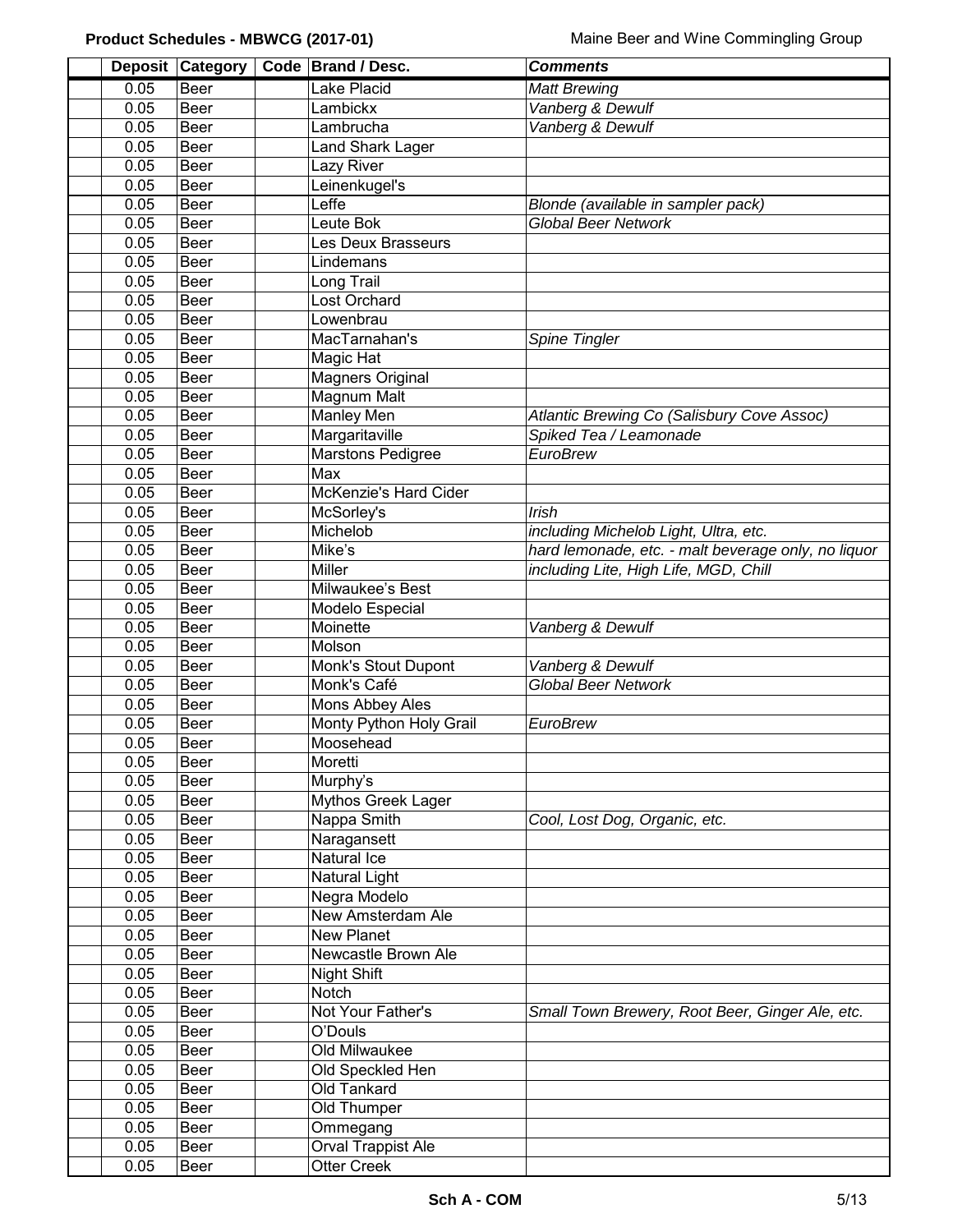|              | Deposit Category    | Code Brand / Desc.         | <b>Comments</b>                         |  |
|--------------|---------------------|----------------------------|-----------------------------------------|--|
| 0.05         | <b>Beer</b>         | <b>Otter Head</b>          | <b>Otter Brewery</b>                    |  |
| 0.05         | <b>Beer</b>         | Oute Beersel Bzart Lambiek | Total Beverage Solution (formerly, V&D) |  |
| 0.05         | <b>Beer</b>         | Pabst Blue Ribbon          |                                         |  |
| 0.05         | <b>Beer</b>         | Pacifico Clara             |                                         |  |
| 0.05         | Beer                | Palm                       |                                         |  |
| 0.05         | <b>Beer</b>         | Palm Breeze                |                                         |  |
| 0.05         | Beer                | Palma Louca                | EuroBrew                                |  |
| 0.05         | Beer                | Parrot Bay                 | Captain Morgan, tropical malt beverages |  |
| 0.05         | Beer                | Paulaner                   |                                         |  |
| 0.05         | <b>Beer</b>         | Peak Organic               |                                         |  |
| 0.05         | Beer                | Peche Mel, Scaldis         | Vanberg & Dewulf                        |  |
| 0.05         | Beer                | Penobscot Bay Brewery      | <b>Winterport Winery</b>                |  |
| 0.05         | Beer                | Peroni                     |                                         |  |
| 0.05         | <b>Beer</b>         | Petrus                     | <b>Global Beer Network</b>              |  |
| 0.05         | <b>Beer</b>         | <b>Philly Tripel</b>       | Total Beverage Solution (formerly, V&D) |  |
| 0.05         | <b>Beer</b>         | <b>Piedmont Porter</b>     | Beers of America (variety pack)         |  |
| 0.05         | <b>Beer</b>         | Pilsner Urquel             |                                         |  |
| 0.05         | <b>Beer</b>         | Pinkus                     |                                         |  |
| 0.05         | Beer                | Piraat                     | <b>Global Beer Network</b>              |  |
| 0.05         | <b>Beer</b>         | Pomme De Coeur Cider       | <b>EuroBrew</b>                         |  |
| 0.05         | <b>Beer</b>         | Poperings Homel            | <b>Global Beer Network</b>              |  |
| 0.05         | <b>Beer</b>         | Posca Rustica              | Vanberg & Dewulf                        |  |
| 0.05         | <b>Beer</b>         | Pugsley                    |                                         |  |
| 0.05         | <b>Beer</b>         | Queen: Bohemian Rapsody    | <b>EuroBrew</b>                         |  |
| 0.05         | Beer                | Rare Vos                   | Ommegang                                |  |
| 0.05<br>0.05 | <b>Beer</b><br>Beer | Redbridge<br>Red Dog       | АB                                      |  |
| 0.05         | Beer                | <b>Red Hook</b>            |                                         |  |
| 0.05         | Beer                | <b>Red Stripe</b>          |                                         |  |
| 0.05         | Beer                | Red's Apple Ale            | <b>MillerCoors</b>                      |  |
| 0.05         | <b>Beer</b>         | Ricochet                   | malt energy                             |  |
| 0.05         | Beer                | Riggwelter                 | <b>EuroBrew</b>                         |  |
| 0.05         | Beer                | <b>Rince Cochon</b>        | <b>EuroBrew</b>                         |  |
| 0.05         | Beer                | RJ King Wingwalker         |                                         |  |
| 0.05         | Beer                | Rochefort                  |                                         |  |
| 0.05         | Beer                | Rock River Lager           | Beers of America (variety pack)         |  |
| 0.05         | Beer                | Rodenbach                  | Classic, Grand Cru                      |  |
| 0.05         | Beer                | Rogue                      | Ale                                     |  |
| 0.05         | Beer                | Rolling Rock               | including Rock Green Light              |  |
| 0.05         | Beer                | Roscoe's                   |                                         |  |
| 0.05         | Beer                | <b>Ruddles</b>             |                                         |  |
| 0.05         | Beer                | Saison Dupont              | Vanberg & Dewulf                        |  |
| 0.05         | Beer                | Sam Adams                  |                                         |  |
| 0.05         | Beer                | Sam Smith                  |                                         |  |
| 0.05         | Beer                | Sangria!                   | premium malt beverage, original         |  |
| 0.05         | Beer                | San Lucas                  |                                         |  |
| 0.05         | Beer                | Sapporo                    |                                         |  |
| 0.05<br>0.05 | Beer<br>Beer        | Sara Buckwheat<br>Saranac  | <b>Global Beer Network</b>              |  |
| 0.05         | Beer                | <b>Scaldis</b>             | <b>Matt Brewing</b><br>Vanberg & Dewulf |  |
| 0.05         | Beer                | Scarecrow                  | EuroBrew                                |  |
| 0.05         | Beer                | Schaefer                   |                                         |  |
| 0.05         | Beer                | Schlitz                    |                                         |  |
| 0.05         | Beer                | Schofferhofer              |                                         |  |
| 0.05         | Beer                | Seadog                     |                                         |  |
| 0.05         | Beer                | Seagrams Coolers           |                                         |  |
| 0.05         | Beer                | Sebago                     |                                         |  |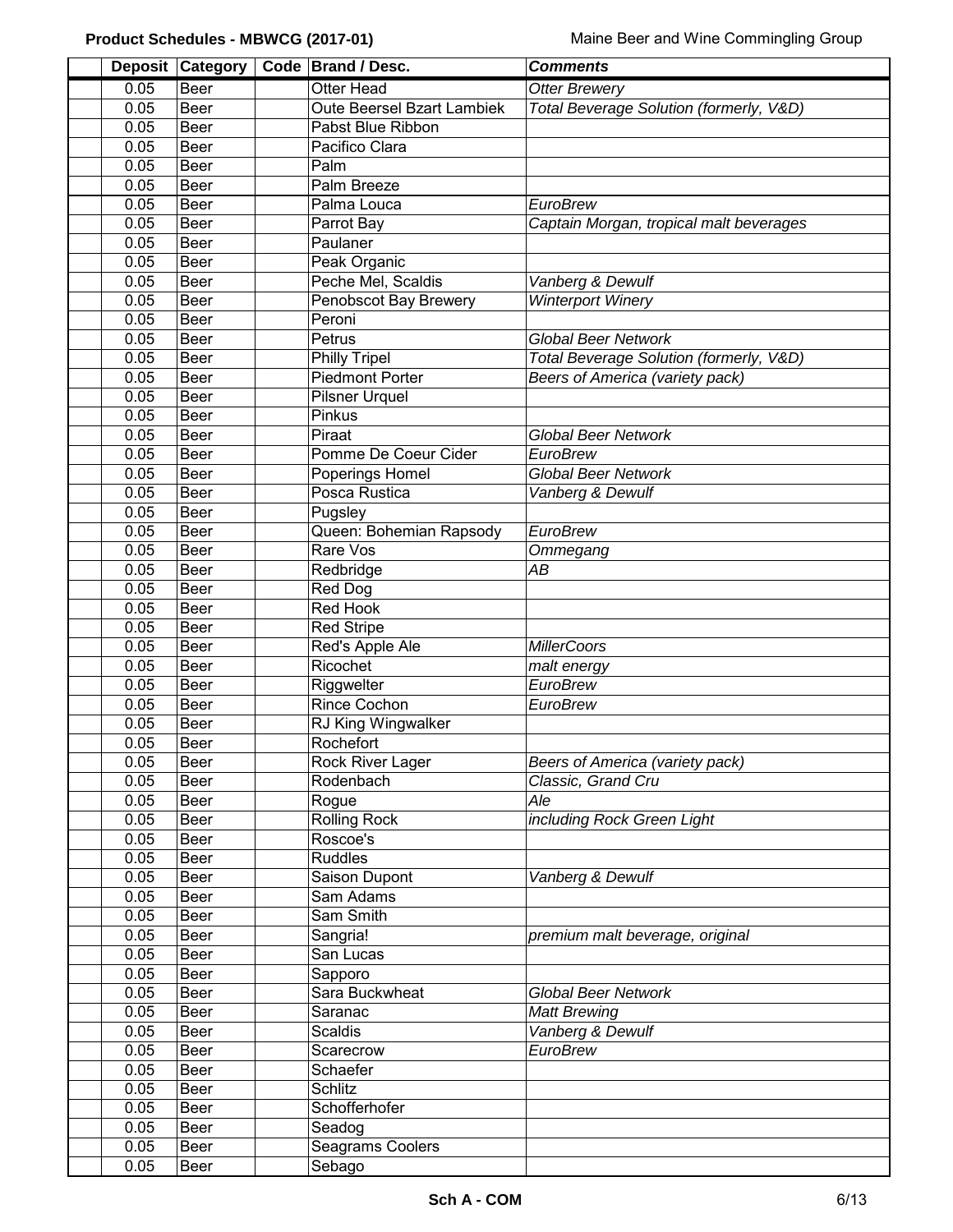|      | Deposit Category | Code Brand / Desc.           | <b>Comments</b>                            |
|------|------------------|------------------------------|--------------------------------------------|
| 0.05 | Beer             | Shackbury                    |                                            |
| 0.05 | <b>Beer</b>      | Sharp's Non Alcoholic        |                                            |
| 0.05 | <b>Beer</b>      | Shed Alpine                  |                                            |
| 0.05 | <b>Beer</b>      | Sheepscot                    | Sheepscot Valley Brewing Co                |
| 0.05 | <b>Beer</b>      | Shipyard                     |                                            |
| 0.05 | <b>Beer</b>      | Shock Top Ale                |                                            |
| 0.05 | <b>Beer</b>      | <b>Shilling Cider</b>        |                                            |
| 0.05 | Beer             | Shiner                       |                                            |
| 0.05 | Beer             | Sierra Nevada                |                                            |
| 0.05 | <b>Beer</b>      | Silly Pils                   | <b>Global Beer Network</b>                 |
| 0.05 | <b>Beer</b>      | Silly Scotch                 | Global Beer Network, Scotch de Silly       |
| 0.05 | <b>Beer</b>      | Singha                       |                                            |
| 0.05 | Beer             | Skadi Icelandic Farm Ale     | Total Beverage Solution (formerly, V&D)    |
| 0.05 | Beer             | Slumbrew                     | Somerville Brewing Co.                     |
| 0.05 | Beer             | Smirnoff                     | Ice, Source (added 4/2007)                 |
| 0.05 | Beer             | Smith & Forge Cider          | <b>MillerCoors</b>                         |
| 0.05 | Beer             | Smithwick's                  | Diagio (Nappi & PS)                        |
| 0.05 | Beer             | Smuttynose                   |                                            |
| 0.05 | <b>Beer</b>      | Sol                          |                                            |
| 0.05 | <b>Beer</b>      | Southampton                  | <b>Publick House</b>                       |
| 0.05 | <b>Beer</b>      | Southern Tier                | Southern Tier Brewing Co                   |
| 0.05 | <b>Beer</b>      | Sparks                       |                                            |
| 0.05 | <b>Beer</b>      | Spaten                       |                                            |
| 0.05 | <b>Beer</b>      | Spencer                      | Spencer Brewing Co.                        |
| 0.05 | <b>Beer</b>      | <b>Spiked Seltzer</b>        |                                            |
| 0.05 | Beer             | <b>Stack</b>                 |                                            |
| 0.05 | <b>Beer</b>      | St. Amand                    | Vanberg & Dewulf                           |
| 0.05 | <b>Beer</b>      | St. Ambroise                 | <b>EuroBrew</b>                            |
| 0.05 | Beer             | St. Cloud                    |                                            |
| 0.05 | Beer             | St. Ides                     |                                            |
| 0.05 | Beer             | St. Pauli Girl               |                                            |
| 0.05 | Beer             | St. Peters                   | <b>EuroBrew</b>                            |
| 0.05 | Beer             | St. Stefanus                 |                                            |
| 0.05 | Beer             | <b>Steadfast Brewing Co</b>  |                                            |
| 0.05 | Beer             | <b>Steel Reserve</b>         |                                            |
| 0.05 | Beer             | Steenbrugge                  | Tripel, Wit-Blanche, Dubbel                |
| 0.05 | Beer             | Steinlager                   |                                            |
| 0.05 | Beer             | Stella Artois                |                                            |
| 0.05 | Beer             | <b>Stochasticity Project</b> | Stone Brewing Co                           |
| 0.05 | Beer             | Stone                        | Stone Brewing Co                           |
| 0.05 | Beer             | <b>Stone Coast</b>           |                                            |
| 0.05 | Beer             | Stoneface Brewing            |                                            |
| 0.05 | Beer             | Strongbow                    | <b>Imported Cider</b>                      |
| 0.05 | Beer             | <b>Sunday River</b>          |                                            |
| 0.05 | Beer             | Taj Mahal                    | Indian                                     |
| 0.05 | Beer             | Tecate                       |                                            |
| 0.05 | Beer             | <b>Tennents</b>              |                                            |
| 0.05 | Beer             | <b>Tennents Caledonian</b>   |                                            |
| 0.05 | Beer             | Tejas Bock                   | Beers of America (variety pack)            |
| 0.05 | Beer             | Thatchers                    |                                            |
| 0.05 | Beer             | <b>Third Shift</b>           | Amber Lager                                |
| 0.05 | Beer             | <b>Three Philosophers</b>    |                                            |
| 0.05 | Beer             | Tiger                        |                                            |
| 0.05 | Beer             | Tilt                         | (AB)                                       |
| 0.05 | Beer             | Tooheys                      | (Australian)                               |
| 0.05 | Beer             | <b>Traquair House</b>        |                                            |
| 0.05 | Beer             | Traveler                     | Boston Beer Series, Curious Traveler, etc. |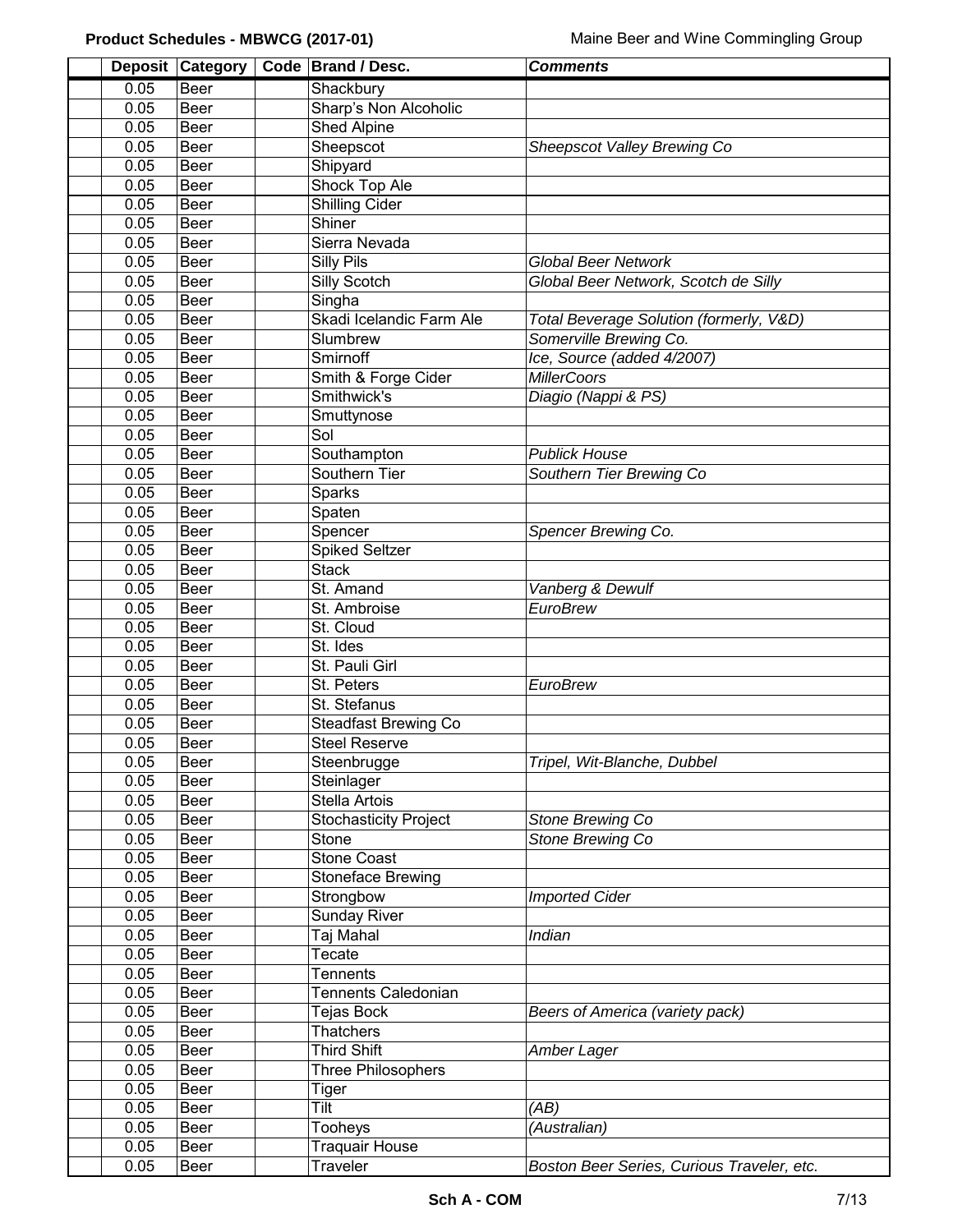|              | Deposit Category | Code Brand / Desc.                        | <b>Comments</b>                              |
|--------------|------------------|-------------------------------------------|----------------------------------------------|
| 0.05         | Beer             | Tremont                                   |                                              |
| 0.05         | Beer             | Troubadour                                | <b>Global Beer Network</b>                   |
| 0.05         | Beer             | <b>Truly Spiked</b>                       |                                              |
| 0.05         | Beer             | Tsingtao                                  |                                              |
| 0.05         | Beer             | Tuckermans                                | <b>Tuckerman Brewing Co</b>                  |
| 0.05         | Beer             | <b>Twisted Tea</b>                        |                                              |
| 0.05         | Beer             | Two Roads Brewing                         |                                              |
| 0.05         | <b>Beer</b>      | Tyskie                                    | European Sampler Pack, part of the           |
| 0.05         | Beer             | Unibroue                                  |                                              |
| 0.05         | Beer             | Unita                                     |                                              |
| 0.05         | Beer             | Vicaris                                   | Total Beverage Solution (formerly, V&D)      |
| 0.05         | <b>Beer</b>      | Victory                                   | Victory Brewing Co.                          |
| 0.05         | <b>Beer</b>      | Virgin Islands                            |                                              |
| 0.05         | <b>Beer</b>      | Von Trapp                                 |                                              |
| 0.05         | Beer             | Warsteiner                                |                                              |
| 0.05         | Beer             | Waterfront                                | Shipyard                                     |
| 0.05         | <b>Beer</b>      | Wee-Heavy                                 |                                              |
| 0.05         | <b>Beer</b>      | Weihenstephan                             |                                              |
| 0.05         | <b>Beer</b>      | Westmalle                                 |                                              |
| 0.05         | Beer             | <b>Westmalle Trappist Ale</b>             |                                              |
| 0.05         | Beer             | <b>White Claw Hard Seltzer</b>            |                                              |
| 0.05         | Beer             | Widmer                                    |                                              |
| 0.05         | Beer             | Winter Burbon Cask Ale                    |                                              |
| 0.05         | Beer             | Witkap-Pater                              | Vanberg & Dewulf                             |
| 0.05         | Beer             | Wittekerke                                | <b>Global Beer Network</b>                   |
| 0.05         | Beer             | Wolaver                                   |                                              |
| 0.05         | Beer             | <b>Woodchuck Cider</b>                    |                                              |
| 0.05         | Beer             | Woodpecker                                |                                              |
| 0.05         | <b>Beer</b>      | Wychcraft English Ale                     | EuroBrew                                     |
| 0.05         | <b>Beer</b>      | Xingu                                     | EuroBrew                                     |
| 0.05         | Beer             | Young's                                   |                                              |
| 0.05         | Beer             | Zatec                                     | <b>Bright Lager</b>                          |
|              |                  |                                           |                                              |
| 0.05         | Soda             | <b>Bar Harbor Brewing Company</b>         |                                              |
| 0.05         | Soda             | Captain Eli's                             | Shipyard, commingle effective 12/1/2011      |
| 0.05         | Soda             | <b>Cheer Wine</b>                         |                                              |
| 0.05         | Soda             | Fitz's                                    |                                              |
| 0.05         | Soda             | Green Bee                                 |                                              |
| 0.05         | Soda             | Iron Clad                                 |                                              |
| 0.05         | Soda             | Nawgan                                    |                                              |
| 0.05         | Soda             | Old Soaker                                | Root Beer & Blueberry, Atlantic Brewing Co.  |
| 0.05         | Soda             | Omega Energy                              |                                              |
| 0.05         | Soda             | Regatta Ginger Beer                       |                                              |
| 0.05         | Soda             | Sea Dog Root Beer                         |                                              |
| 0.05         | Soda             | <b>Stewarts</b>                           | YES "Fountain Classics", NO "Stewarts Juice" |
| 0.05         | Soda             | <b>Williams Sparkling Soda</b>            |                                              |
|              | Water            | Activate                                  |                                              |
| 0.05         |                  |                                           |                                              |
| 0.05<br>0.05 | Water<br>Water   | Aquahydrate                               |                                              |
| 0.05         | Water            | <b>Big Apple Water</b><br>Calizzano Water |                                              |
| 0.05         | Water            | East Shore Spring Water                   |                                              |
| 0.05         | Water            | Fiji                                      |                                              |
| 0.05         | Water            | <b>GTG Qure</b>                           |                                              |
| 0.05         | Water            | Icelandic Glacial                         |                                              |
| 0.05         | Water            | Maine's Best Water                        |                                              |
|              |                  |                                           |                                              |
| 0.05         | Water            | Mindful Water                             |                                              |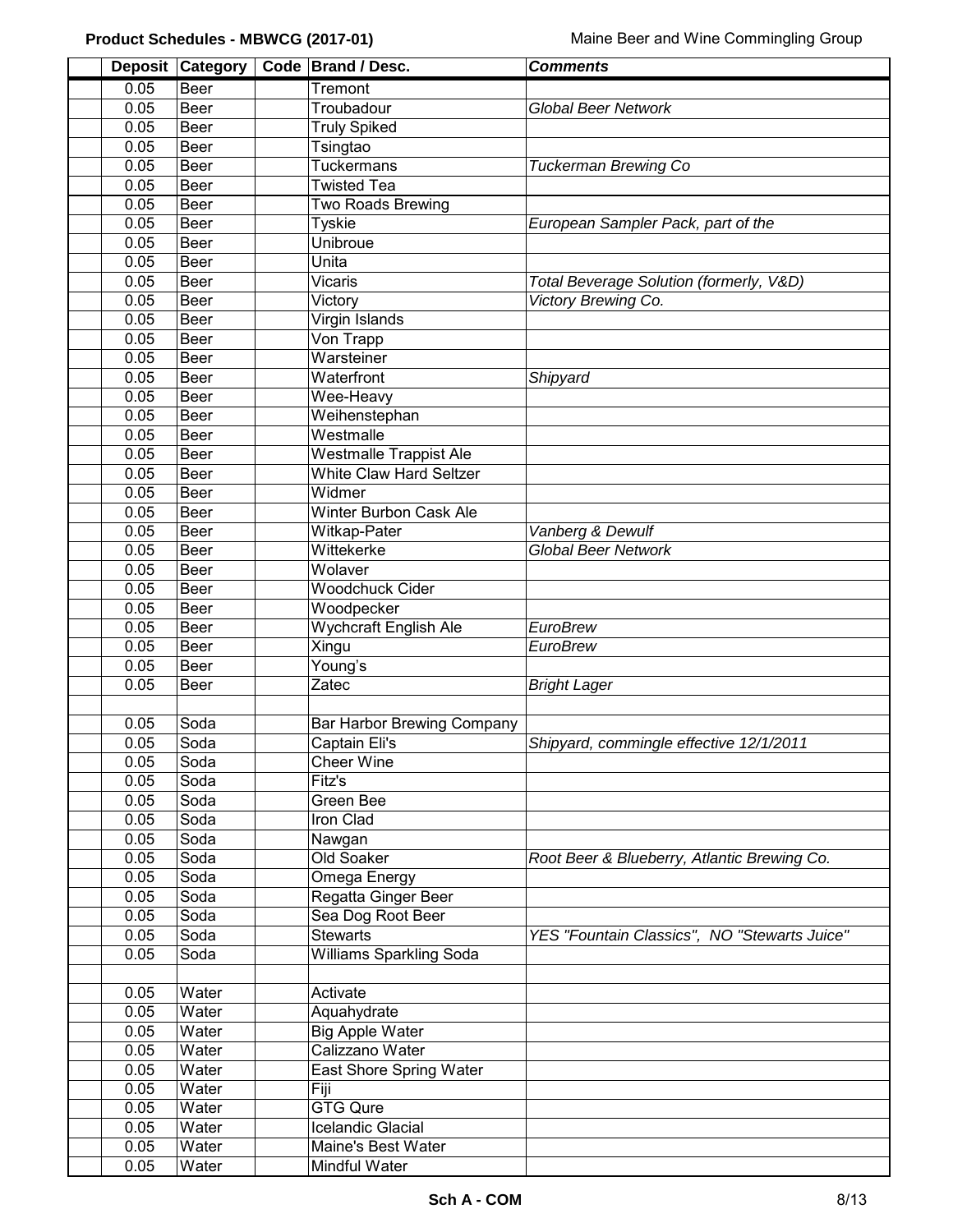|      | Deposit Category | Code Brand / Desc.              | <b>Comments</b>                              |
|------|------------------|---------------------------------|----------------------------------------------|
| 0.05 | Water            | Saratoga Water                  | glass containers only                        |
| 0.05 | Water            | Sole                            |                                              |
| 0.05 | Water            | <b>Something Natural</b>        |                                              |
| 0.05 | Water            | <b>Summit Spring</b>            |                                              |
|      |                  |                                 |                                              |
| 0.05 | Other            | All Sport                       |                                              |
| 0.05 | Other            | Anawgan                         |                                              |
| 0.05 | Other            | Aqua-Cal                        |                                              |
| 0.05 | Other            | <b>Black Bear Energy</b>        |                                              |
| 0.05 | Other            | <b>Body Armor</b>               |                                              |
| 0.05 | Other            | Cabana                          | Lemonade, etc., previously missing from list |
| 0.05 | Other            | Calypso                         | Lemonades                                    |
| 0.05 | Other            | Cocio                           |                                              |
| 0.05 | Other            | Chateau Normandie               | Eurobrew, Sparkling Cider                    |
| 0.05 | Other            | Chiquita Tropical               |                                              |
| 0.05 | Other            | Daily's                         |                                              |
| 0.05 | Other            | <b>Drink Skinny</b>             |                                              |
| 0.05 | Other            | <b>Efferve Sparkling</b>        | Eurobrew                                     |
| 0.05 | Other            | <b>Fruit Craze</b>              |                                              |
| 0.05 | Other            | Go Fast Energy                  |                                              |
| 0.05 | Other            | <b>Hard Rock Energy</b>         |                                              |
| 0.05 | Other            | <b>Jose Cuervo Mixer</b>        |                                              |
| 0.05 | Other            | Margaritaville Spiked Tea       |                                              |
| 0.05 | Other            | Martinelli's Sparkling Cider    |                                              |
| 0.05 | Other            | <b>Mistic</b>                   |                                              |
| 0.05 | Other            | <b>Nantucket Nectars</b>        | including Nantucket Squeezed Nectars         |
| 0.05 | Other            | Nature's Fury                   |                                              |
| 0.05 | Other            | Piranha Energy                  |                                              |
| 0.05 | Other            | <b>Red Bull</b>                 |                                              |
| 0.05 | Other            | Snapple                         | not including Snapple 20 (water)             |
| 0.05 | Other            | <b>Spider Energy</b>            |                                              |
| 0.05 | Other            | Taste of Florida                |                                              |
| 0.05 | Other            | Venom Energy                    | Snapple                                      |
| 0.05 | Other            | <b>Williams Sparkling Cider</b> |                                              |
| 0.05 | Other            | Xenergy                         |                                              |
| 0.05 | Other            | Xingtea                         | moved fron SCH B                             |
|      |                  |                                 |                                              |
| 0.15 | Wine             | 15 Cent Maine Deposit Labels    | (only for the wholesaler labels noted below) |
| 0.15 | Wine             | Almaden                         |                                              |
| 0.15 | Wine             | <b>Arbor Mist</b>               |                                              |
| 0.15 | Wine             | Ariel                           |                                              |
| 0.15 | Wine             | <b>Big House</b>                |                                              |
| 0.15 | Wine             | <b>Black Oak</b>                | <b>Valley Distributors</b>                   |
| 0.15 | Wine             | <b>Blackstone</b>               |                                              |
| 0.15 | Wine             | Boone's Farm                    |                                              |
| 0.15 | Wine             | Cassillero                      | Concha y Toro                                |
| 0.15 | Wine             | <b>Charles Shaw</b>             |                                              |
| 0.15 | Wine             | Chill Out                       |                                              |
| 0.15 | Wine             | Cline                           |                                              |
| 0.15 | Wine             | Concha y Toro                   | including Cassillero                         |
| 0.15 | Wine             | Concannon                       |                                              |
| 0.15 | Wine             | Corbett Canyon                  |                                              |
| 0.15 | Wine             | <b>Cottonwood Creek</b>         |                                              |
| 0.15 | Wine             | Cupcake                         |                                              |
| 0.15 | Wine             | Fish Eye                        |                                              |
| 0.15 | Wine             | Flip Flop                       |                                              |
| 0.15 | Wine             | Fonterra                        |                                              |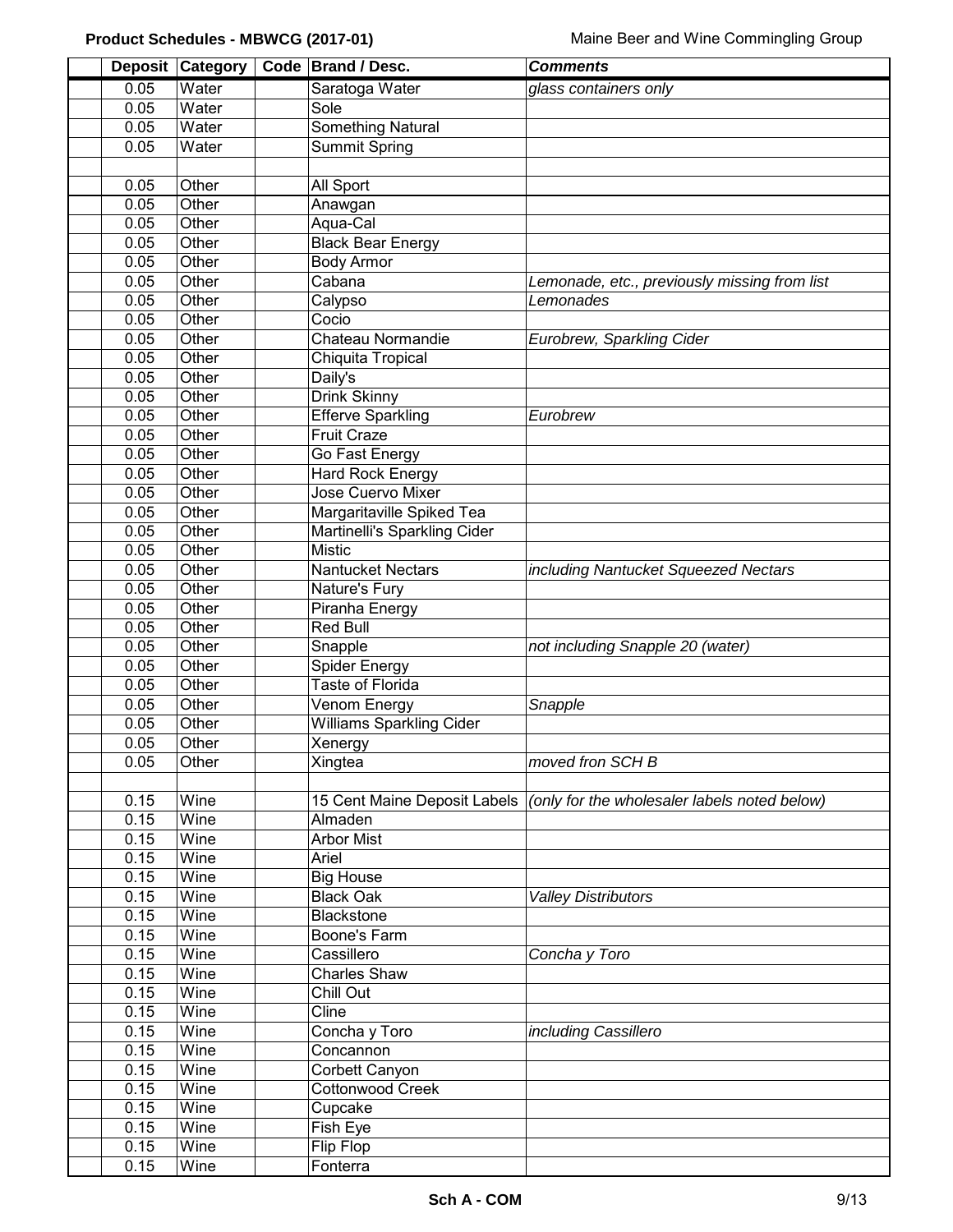|                                                                            | Deposit Category                       |      | Code Brand / Desc.                                                                          | <b>Comments</b>                                                                                                                                                                                                             |
|----------------------------------------------------------------------------|----------------------------------------|------|---------------------------------------------------------------------------------------------|-----------------------------------------------------------------------------------------------------------------------------------------------------------------------------------------------------------------------------|
| 0.15                                                                       | Wine                                   |      | Foxhorn                                                                                     |                                                                                                                                                                                                                             |
| 0.15                                                                       | Wine                                   |      | <b>Glen Ellen</b>                                                                           |                                                                                                                                                                                                                             |
| 0.15                                                                       | Wine                                   |      | Golden Gate                                                                                 |                                                                                                                                                                                                                             |
| 0.15                                                                       | Wine                                   |      | Honeymaker                                                                                  |                                                                                                                                                                                                                             |
| 0.15                                                                       | Wine                                   |      | Inglenook                                                                                   |                                                                                                                                                                                                                             |
| 0.15                                                                       | Wine                                   |      | Italian Swiss Colony                                                                        |                                                                                                                                                                                                                             |
| 0.15                                                                       | Wine                                   |      | Long Lake                                                                                   |                                                                                                                                                                                                                             |
| 0.15                                                                       | Wine                                   |      | Lu Lu B                                                                                     |                                                                                                                                                                                                                             |
| 0.15                                                                       | Wine                                   |      | <b>Lucky Duck</b>                                                                           |                                                                                                                                                                                                                             |
| 0.15                                                                       | Wine                                   |      | Martini & Rossi                                                                             |                                                                                                                                                                                                                             |
| 0.15                                                                       | Wine                                   |      | Michael Joseph                                                                              |                                                                                                                                                                                                                             |
| 0.15                                                                       | Wine                                   |      | Mondavi, Robert                                                                             | including Woodbridge                                                                                                                                                                                                        |
| 0.15                                                                       | Wine                                   |      | <b>Moonlight Meadery</b>                                                                    | <b>NH</b>                                                                                                                                                                                                                   |
| 0.15                                                                       | Wine                                   |      | Oak Leaf                                                                                    |                                                                                                                                                                                                                             |
| 0.15                                                                       | Wine                                   |      | Pacific Peak                                                                                |                                                                                                                                                                                                                             |
| 0.15                                                                       | Wine                                   |      | Pinecroft                                                                                   |                                                                                                                                                                                                                             |
| 0.15                                                                       | Wine                                   |      | <b>Pinot Evil</b>                                                                           |                                                                                                                                                                                                                             |
| 0.15                                                                       | $\overline{\mathsf{W}}$ ine            |      | <b>Real Sangria</b>                                                                         |                                                                                                                                                                                                                             |
| 0.15                                                                       | Wine                                   |      | <b>Red Truck</b>                                                                            |                                                                                                                                                                                                                             |
| 0.15                                                                       | Wine                                   |      | Riunite                                                                                     |                                                                                                                                                                                                                             |
| 0.15                                                                       | Wine                                   |      | <b>Southern Point</b>                                                                       |                                                                                                                                                                                                                             |
| 0.15                                                                       | Wine                                   |      | Stonehedge                                                                                  |                                                                                                                                                                                                                             |
| 0.15                                                                       | Wine                                   |      | Summerfield                                                                                 |                                                                                                                                                                                                                             |
| 0.15                                                                       | Wine                                   |      | <b>Three Wishes</b>                                                                         |                                                                                                                                                                                                                             |
| 0.15                                                                       | Wine                                   |      | <b>Walnut Crest</b>                                                                         |                                                                                                                                                                                                                             |
| 0.15                                                                       | Wine                                   |      | <b>Wild Vines</b>                                                                           |                                                                                                                                                                                                                             |
| 0.15                                                                       | Wine                                   |      | Wine Smoothie                                                                               |                                                                                                                                                                                                                             |
| 0.05                                                                       | Wine                                   |      | <b>Winterport Winery</b>                                                                    |                                                                                                                                                                                                                             |
| 0.15                                                                       | Wine                                   |      | Woodbridge                                                                                  | Mondavi                                                                                                                                                                                                                     |
| Bangor M/D<br><b>BANGOR M/D</b><br>15 <sub>c</sub><br><b>MAINE DEPOSIT</b> | <b>CDI LEW</b><br><b>MAINE DEPOSIT</b> | wtra | National<br>Nappi<br><b>NATIONAL</b><br>Nappi<br>15¢<br><b>MAINE DEPOSIT</b><br>INE DEPOSIT | Wines which have one of the following refund/deposit stickers affixed by the wholesaler:<br><b>Pine State</b><br>Valley<br><b>ABC</b><br><b>NOraldy MAINE</b><br>PINE MAINE<br>150<br><b>REFUNI</b><br>REFUND<br>AVER DECOR |
|                                                                            |                                        |      |                                                                                             |                                                                                                                                                                                                                             |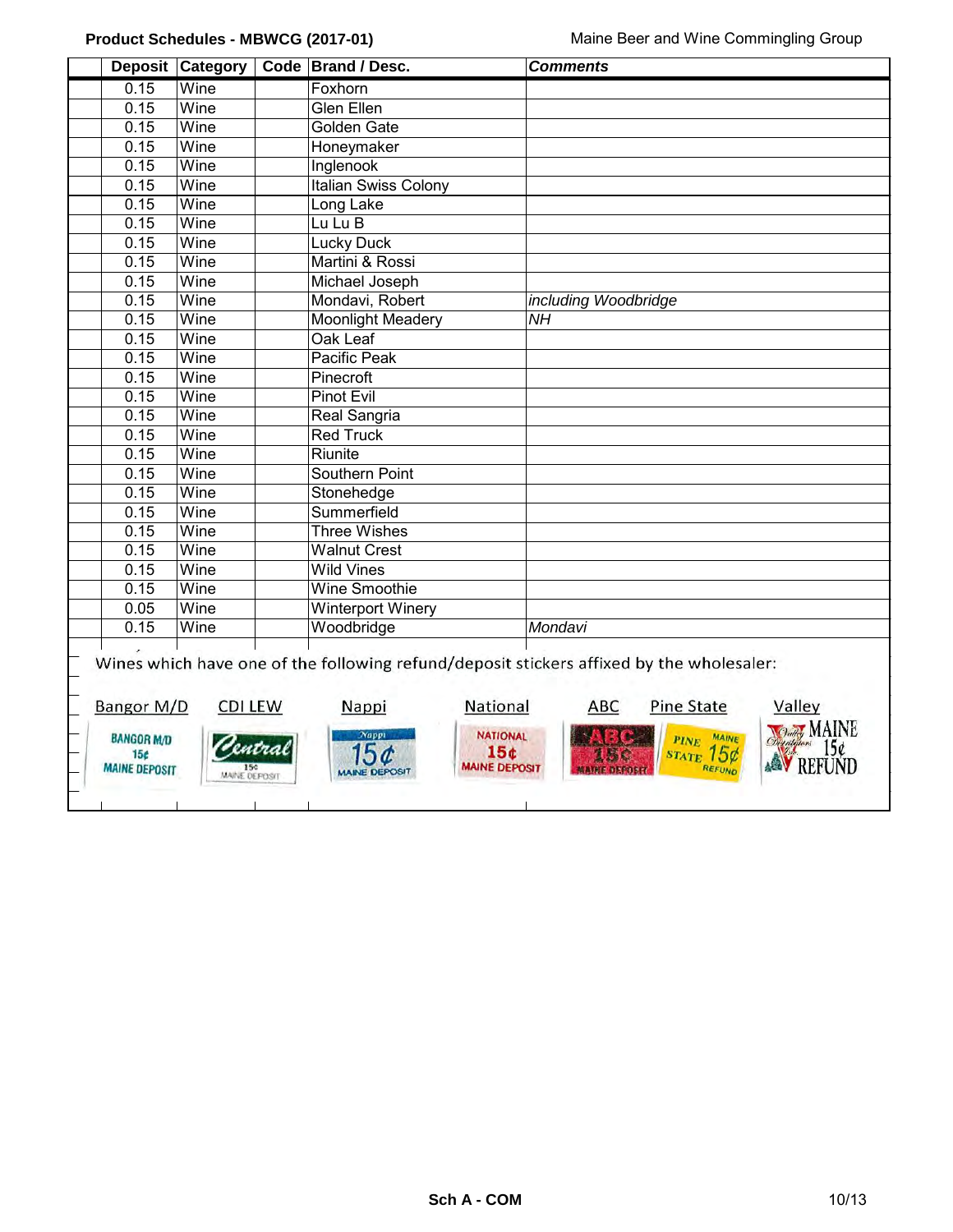|                                                                                                                                                                                                                                                                                              | Code                   | <b>Product Desc.</b>                                  | Category   | <b>Comments</b>                                 |  |  |  |  |  |  |  |
|----------------------------------------------------------------------------------------------------------------------------------------------------------------------------------------------------------------------------------------------------------------------------------------------|------------------------|-------------------------------------------------------|------------|-------------------------------------------------|--|--|--|--|--|--|--|
|                                                                                                                                                                                                                                                                                              |                        |                                                       |            |                                                 |  |  |  |  |  |  |  |
| The following products, brands, and packages may not be commingled with the Maine Beer & Wine Commingling<br>Group (MBWCG). Commingling of any of these brands (or any other brands not listed on the MBWCG Product List<br>"Schedule A") will disqualify the bag/case from being picked up. |                        |                                                       |            |                                                 |  |  |  |  |  |  |  |
| Please note that this "Do NOT Commingle" list may not be a complete representation of all possible items that may<br>not be commingled with the MBWCG                                                                                                                                        |                        |                                                       |            |                                                 |  |  |  |  |  |  |  |
| Refer to Schedule A for a comprehensive list of items that may be commingled with the Maine Beer and Wine<br><b>Commingling Group</b>                                                                                                                                                        |                        |                                                       |            |                                                 |  |  |  |  |  |  |  |
|                                                                                                                                                                                                                                                                                              |                        |                                                       |            |                                                 |  |  |  |  |  |  |  |
|                                                                                                                                                                                                                                                                                              |                        | DISTRIBUTED BY MEMBERS OF THE MBWCG, DO NOT COMMINGLE |            |                                                 |  |  |  |  |  |  |  |
|                                                                                                                                                                                                                                                                                              |                        |                                                       |            |                                                 |  |  |  |  |  |  |  |
|                                                                                                                                                                                                                                                                                              |                        |                                                       |            | <b>Comments (pickup agents)</b>                 |  |  |  |  |  |  |  |
|                                                                                                                                                                                                                                                                                              |                        | <b>NESTLE WATERS NA (Poland Spring)</b>               |            | Nestle Polar Commingling Group, Maine Recycling |  |  |  |  |  |  |  |
|                                                                                                                                                                                                                                                                                              |                        | Aqua Panna                                            | <b>NST</b> |                                                 |  |  |  |  |  |  |  |
|                                                                                                                                                                                                                                                                                              |                        | Nestle Pure Life                                      | <b>NST</b> |                                                 |  |  |  |  |  |  |  |
|                                                                                                                                                                                                                                                                                              |                        | Perrier                                               | <b>NST</b> |                                                 |  |  |  |  |  |  |  |
|                                                                                                                                                                                                                                                                                              |                        | <b>Poland Spring</b>                                  | <b>NST</b> |                                                 |  |  |  |  |  |  |  |
|                                                                                                                                                                                                                                                                                              |                        | San Pellegrino                                        | <b>NST</b> |                                                 |  |  |  |  |  |  |  |
|                                                                                                                                                                                                                                                                                              |                        | <b>Sweet Leaf Tea</b>                                 | <b>NST</b> |                                                 |  |  |  |  |  |  |  |
|                                                                                                                                                                                                                                                                                              |                        |                                                       |            |                                                 |  |  |  |  |  |  |  |
|                                                                                                                                                                                                                                                                                              | <b>POLAR BEVERAGES</b> |                                                       |            | Nestle Polar Commingling Group, Maine Recycling |  |  |  |  |  |  |  |
|                                                                                                                                                                                                                                                                                              |                        | 7UP                                                   | <b>PLR</b> |                                                 |  |  |  |  |  |  |  |
|                                                                                                                                                                                                                                                                                              |                        | Adirondack                                            | <b>PLR</b> | spring water                                    |  |  |  |  |  |  |  |
|                                                                                                                                                                                                                                                                                              |                        | A&W                                                   | <b>PLR</b> |                                                 |  |  |  |  |  |  |  |
|                                                                                                                                                                                                                                                                                              |                        | <b>Black Jack</b>                                     | <b>PLR</b> | teas                                            |  |  |  |  |  |  |  |
|                                                                                                                                                                                                                                                                                              |                        | <b>Country Time Lemonade</b>                          | <b>PLR</b> |                                                 |  |  |  |  |  |  |  |
|                                                                                                                                                                                                                                                                                              |                        | <b>CORE</b> water                                     | <b>PLR</b> |                                                 |  |  |  |  |  |  |  |
|                                                                                                                                                                                                                                                                                              |                        | Crunk                                                 | <b>PLR</b> |                                                 |  |  |  |  |  |  |  |
|                                                                                                                                                                                                                                                                                              |                        | Crush                                                 | <b>PLR</b> |                                                 |  |  |  |  |  |  |  |
|                                                                                                                                                                                                                                                                                              |                        | Deja Blue                                             | <b>PLR</b> |                                                 |  |  |  |  |  |  |  |
|                                                                                                                                                                                                                                                                                              |                        | <b>Diet Rite</b>                                      | <b>PLR</b> |                                                 |  |  |  |  |  |  |  |
|                                                                                                                                                                                                                                                                                              |                        | Duff Energy                                           | <b>PLR</b> | "The Simpsons"                                  |  |  |  |  |  |  |  |
|                                                                                                                                                                                                                                                                                              |                        | <b>Goslings Ginger Beer</b>                           | <b>PLR</b> |                                                 |  |  |  |  |  |  |  |
|                                                                                                                                                                                                                                                                                              |                        | Neuro                                                 | <b>PLR</b> |                                                 |  |  |  |  |  |  |  |
|                                                                                                                                                                                                                                                                                              |                        | O Water                                               | <b>PLR</b> |                                                 |  |  |  |  |  |  |  |
|                                                                                                                                                                                                                                                                                              |                        | <b>Poland Spring Natural Blends</b>                   | <b>PLR</b> |                                                 |  |  |  |  |  |  |  |
|                                                                                                                                                                                                                                                                                              |                        | Polar                                                 | <b>PLR</b> |                                                 |  |  |  |  |  |  |  |
|                                                                                                                                                                                                                                                                                              |                        | RC Cola                                               | <b>PLR</b> |                                                 |  |  |  |  |  |  |  |
|                                                                                                                                                                                                                                                                                              |                        | Seagrams                                              | <b>PLR</b> |                                                 |  |  |  |  |  |  |  |
|                                                                                                                                                                                                                                                                                              |                        | <b>Silver Springs</b>                                 | <b>PLR</b> |                                                 |  |  |  |  |  |  |  |
|                                                                                                                                                                                                                                                                                              |                        | <b>Skinny Water</b>                                   | <b>PLR</b> |                                                 |  |  |  |  |  |  |  |
|                                                                                                                                                                                                                                                                                              |                        | Sun Drop                                              | <b>PLR</b> |                                                 |  |  |  |  |  |  |  |
|                                                                                                                                                                                                                                                                                              |                        | Hannaford                                             | <b>PLR</b> |                                                 |  |  |  |  |  |  |  |
|                                                                                                                                                                                                                                                                                              |                        | Hydrive                                               | <b>PLR</b> |                                                 |  |  |  |  |  |  |  |
|                                                                                                                                                                                                                                                                                              |                        | Waist Watchers                                        | <b>PLR</b> |                                                 |  |  |  |  |  |  |  |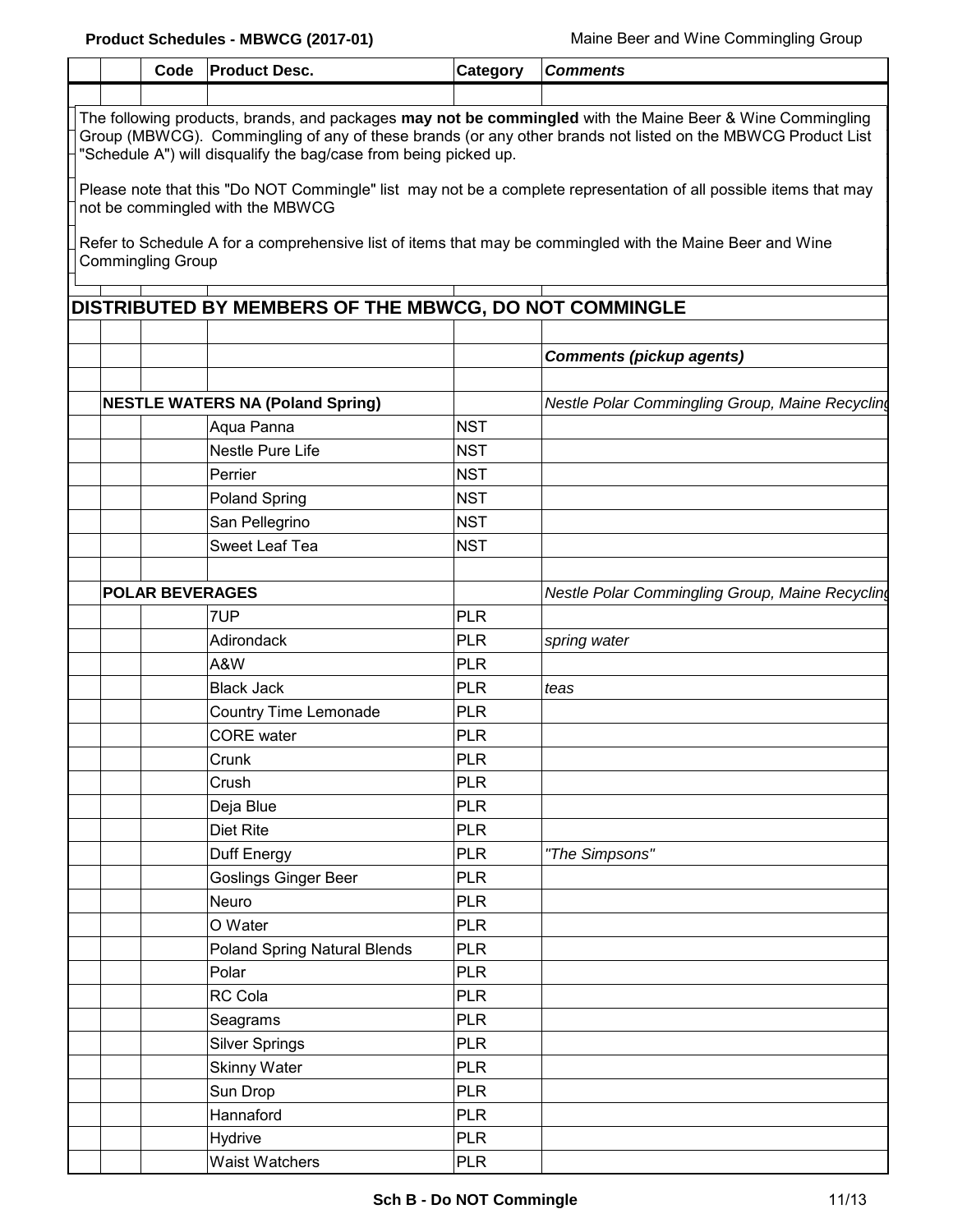|              | Code | <b>Product Desc.</b>        | Category   | <b>Comments</b>            |
|--------------|------|-----------------------------|------------|----------------------------|
|              |      |                             |            |                            |
|              |      | <b>GATORADE / TROPICANA</b> |            | Maine Recycling            |
|              |      | Gatorade                    | <b>GTR</b> |                            |
|              |      | Naked Juice                 | <b>GTR</b> |                            |
|              |      | Tropicana                   | <b>GTR</b> |                            |
|              |      | Propel                      | <b>GTR</b> |                            |
|              |      |                             |            |                            |
| <b>OTHER</b> |      |                             |            | <b>Returnable Services</b> |
|              |      | Apple & Eve                 | <b>OTH</b> |                            |
|              |      | Arizona                     | <b>OTH</b> |                            |
|              |      | <b>BAI</b>                  | <b>OTH</b> | Soda                       |
|              |      | Boylan                      | <b>OTH</b> |                            |
|              |      | Carrabassett Spring Water   | <b>OTH</b> |                            |
|              |      | Celsius                     | <b>OTH</b> |                            |
|              |      | <b>Crystal Geyser</b>       | <b>OTH</b> |                            |
|              |      | <b>Finest Call</b>          | <b>OTH</b> |                            |
|              |      | <b>GNC</b>                  | <b>OTH</b> |                            |
|              |      | Hansen                      | <b>OTH</b> |                            |
|              |      | Hubert's Lemonade           | <b>OTH</b> |                            |
|              |      | Izze                        | <b>OTH</b> |                            |
|              |      | Jones                       | <b>OTH</b> |                            |
|              |      | Karma                       | <b>OTH</b> | Water                      |
|              |      | Kadem Grape Juice           | <b>OTH</b> |                            |
|              |      | Langers                     | <b>OTH</b> |                            |
|              |      | Litl' Squirts               | <b>OTH</b> | Rainmaker                  |
|              |      | Maine Root                  | <b>OTH</b> |                            |
|              |      | Marley                      | <b>OTH</b> |                            |
|              |      | Mash                        | <b>OTH</b> | <b>Boylan Bottling</b>     |
|              |      | Master of Mixes             | <b>OTH</b> |                            |
|              |      | <b>Monster Energy</b>       | <b>OTH</b> |                            |
|              |      | Mott's                      | <b>OTH</b> |                            |
|              |      | Moxie                       | <b>OTH</b> |                            |
|              |      | Niagra Water                | <b>OTH</b> |                            |
|              |      | O Water                     | <b>OTH</b> |                            |